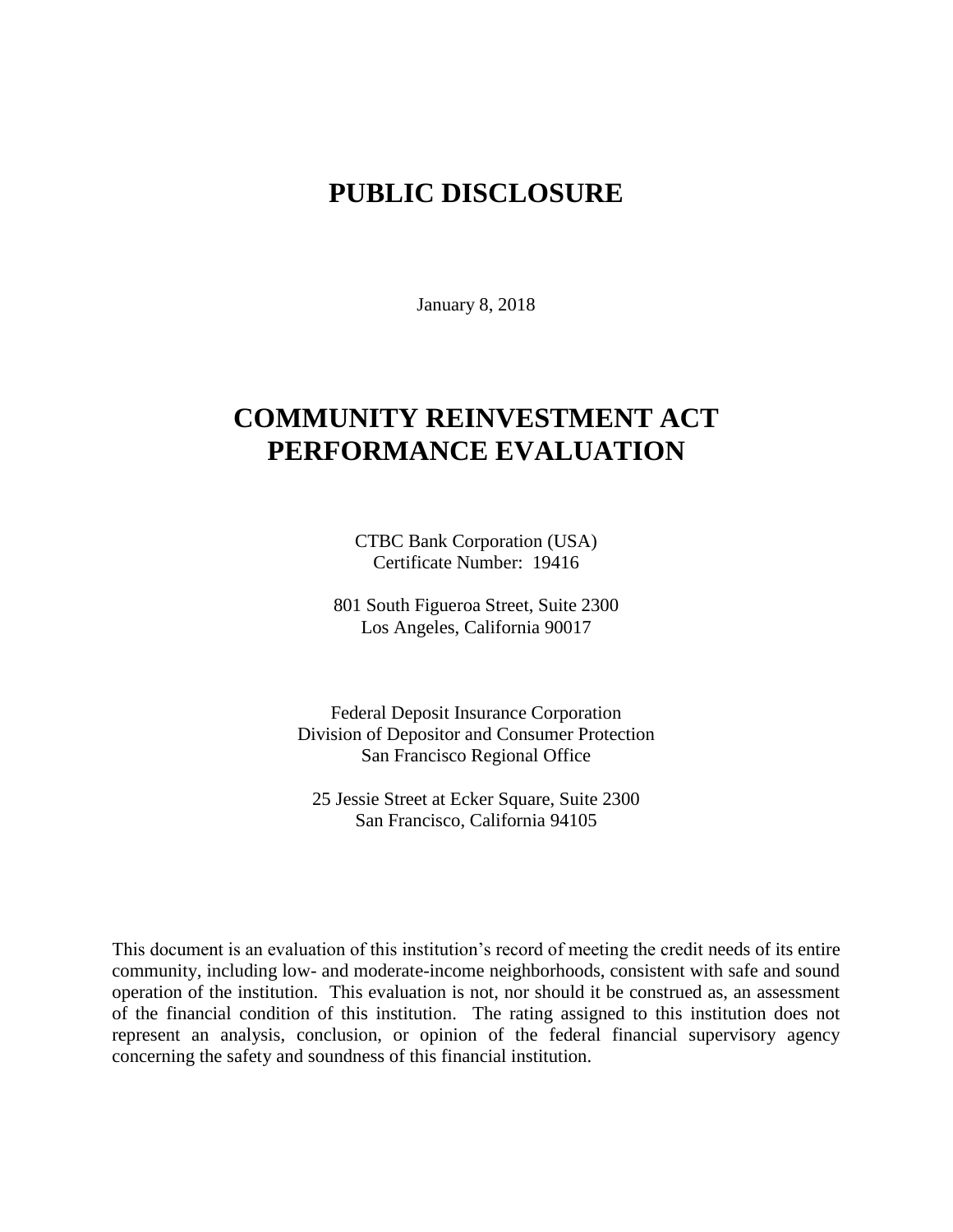### **INSTITUTION RATING**

#### **INSTITUTION'S COMMUNITY REINVESTMENT ACT (CRA) RATING:** This

institution is rated **Needs to Improve**. An institution in this group needs to improve its overall record of helping to meet the credit needs of its assessment area (AA), including low- and moderate-income (LMI) neighborhoods, in a manner consistent with its resources and capabilities.

| <b>PERFORMANCE</b><br><b>LEVELS</b>                                                                                      | PERFORMANCE TESTS    |                        |                     |  |  |  |  |  |  |
|--------------------------------------------------------------------------------------------------------------------------|----------------------|------------------------|---------------------|--|--|--|--|--|--|
|                                                                                                                          | <b>Lending Test*</b> | <b>Investment Test</b> | <b>Service Test</b> |  |  |  |  |  |  |
| Outstanding                                                                                                              |                      |                        |                     |  |  |  |  |  |  |
| <b>High Satisfactory</b>                                                                                                 |                      |                        |                     |  |  |  |  |  |  |
| Low Satisfactory                                                                                                         |                      | $\mathbf{X}$           | X                   |  |  |  |  |  |  |
| Needs to Improve                                                                                                         | $\mathbf{X}$         |                        |                     |  |  |  |  |  |  |
| Substantial<br>Noncompliance                                                                                             |                      |                        |                     |  |  |  |  |  |  |
| * The Lending Test is weighted more heavily than the Investment and Service Tests when arriving at an overall<br>rating. |                      |                        |                     |  |  |  |  |  |  |

CTBC Bank Corporation (USA)'s (CTBC) CRA performance under the Lending, Investment, and Service Tests supports the overall CRA Rating. Examiners did not identify any evidence of discriminatory or other illegal credit practices. The following points summarize CTBC's Lending, Investment, and Service Test performance:

#### **The Lending Test is rated Needs to Improve.**

- Lending levels reflect adequate responsiveness to AA credit needs.
- An adequate percentage of loans is made in the institution's AAs.
- The geographic distribution of loans reflects poor penetration throughout the AAs.
- The distribution of borrowers reflects, given the product lines offered by the institution, a very poor penetration among retail customers of different income levels and business customers of different sizes.
- The institution exhibits a very poor record of serving the credit needs of the most economically disadvantaged areas of its AAs, low-income individuals, and very small businesses, consistent with safe and sound banking practices.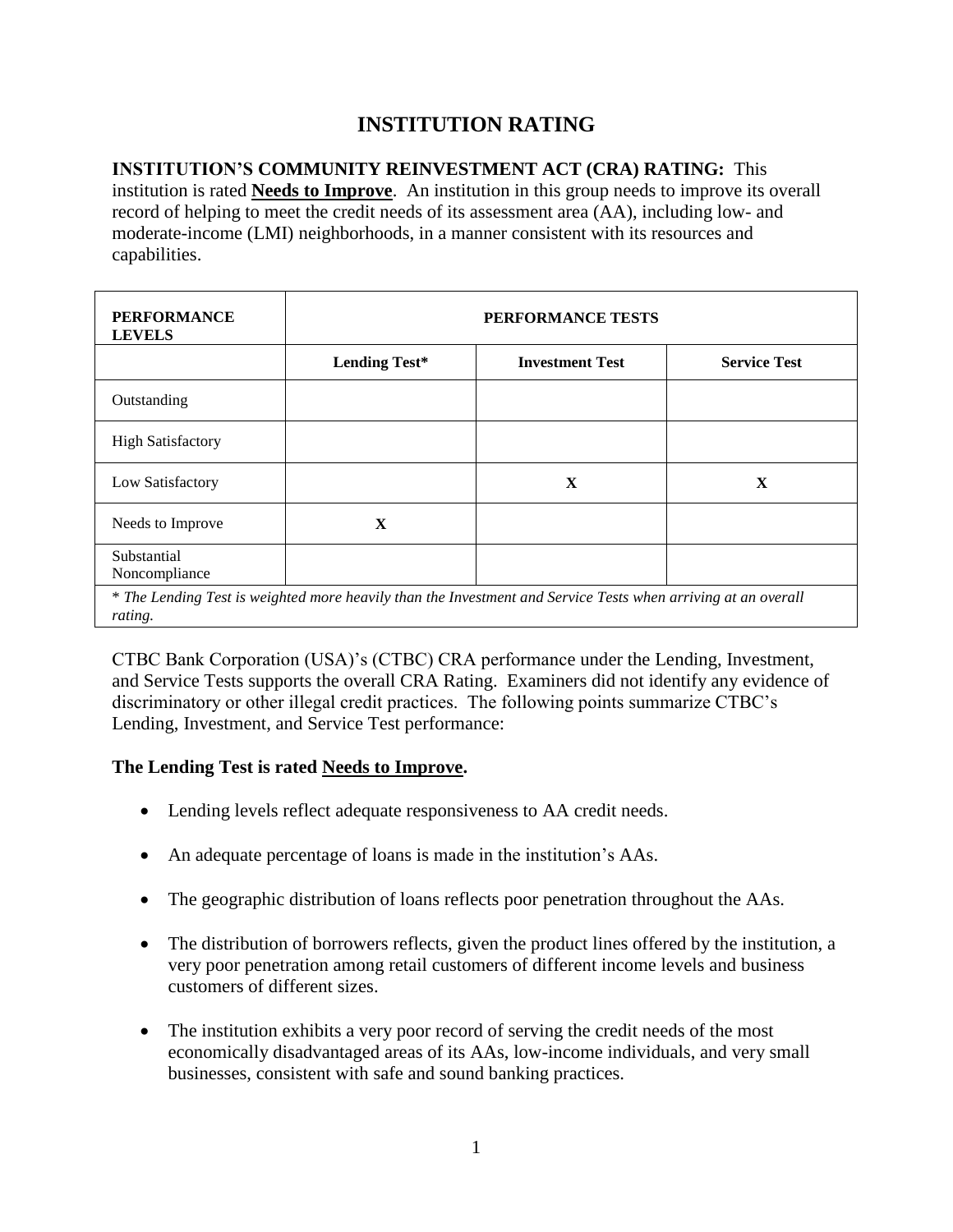- The institution has made a low level of community development (CD) loans.
- The institution makes limited use of innovative and flexible lending practices in order to serve AA credit needs.

#### **The Investment Test is rated: Low Satisfactory.**

- The institution has an adequate level of qualified CD investments and grants, although rarely in a leadership position, particularly those that are not routinely provided by private investors.
- The institution exhibits adequate responsiveness to credit and CD needs.
- The institution rarely uses innovative and/or complex investments to support CD initiatives.

#### **The Service Test is rated: Low Satisfactory.**

- Delivery systems are reasonably accessible to essentially all portions of the institution's AAs.
- The bank did not open or close any branches during the evaluation period; therefore, this criterion did not affect the Service Test rating.
- Services (including, where appropriate, business hours) do not vary in a way that inconveniences certain portions of the AAs, particularly LMI geographies and/or individuals.
- The institution provides an adequate level of CD services.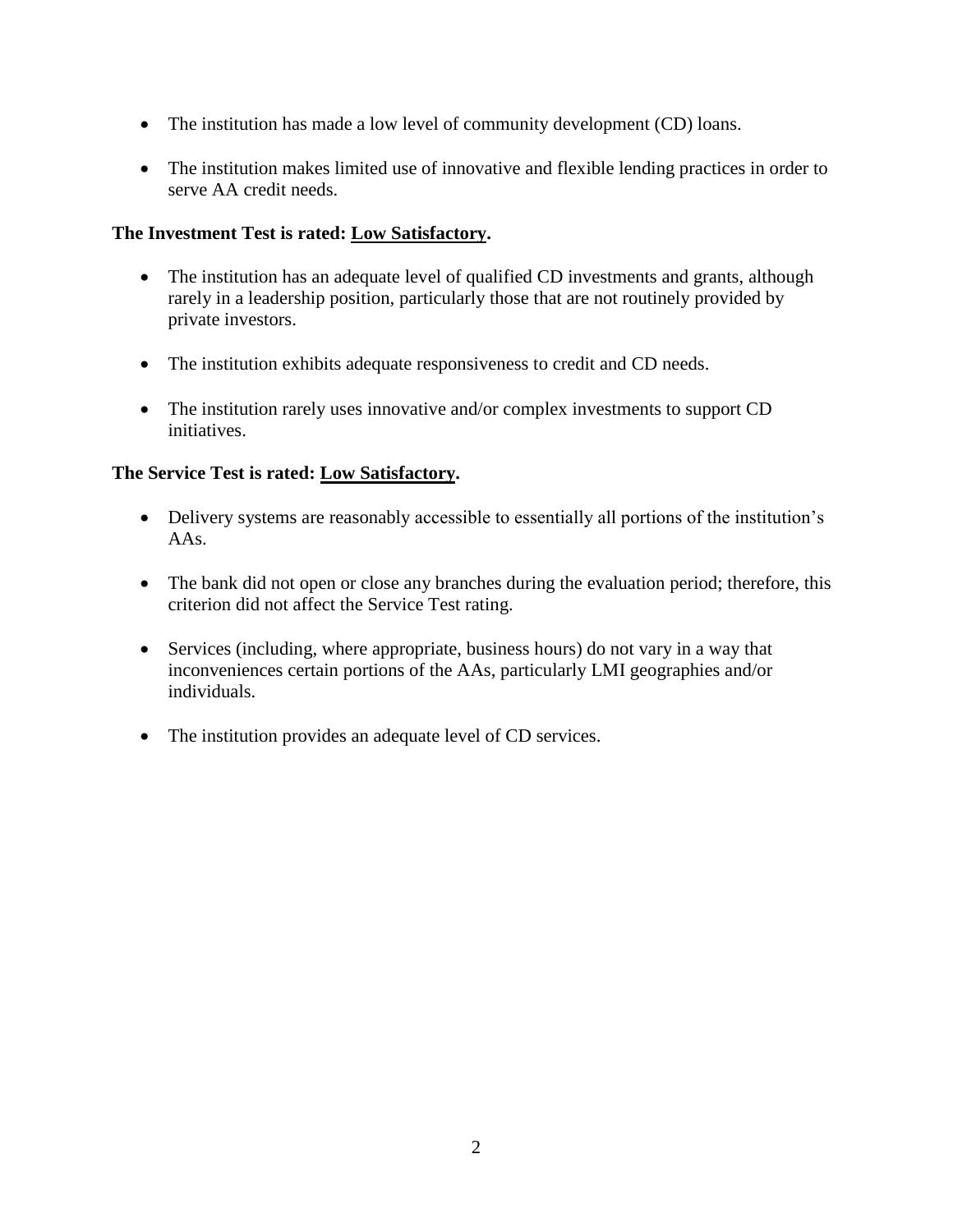#### **INVESTMENT TEST**

CTBC is rated Low Satisfactory in the Investment Test.

#### **Investment and Grant Activity**

CTBC has an adequate level of qualified CD investments and grants, although rarely in a leadership position, particularly those not routinely provided by private investors. The bank's performance exhibited adequate responsiveness to credit and CD needs, based on the opportunities for such investments in the AA. CTBC rarely uses innovative and/or complex investments to support CD initiatives.

The combined CD investments, both new and remaining from the prior period, total approximately \$36.7 million. This dollar amount represents 1.2 percent of average total assets, 8.5 percent of average total equity capital, and 13.7 percent of average total investments, since the previous evaluation. These ratios are slightly higher than the previous PE's ratios of 1.0 percent of total assets and 5.7 percent of total equity capital. This total includes new qualified investments of approximately \$20.2 million and qualified prior-period investments of \$16.5 million. Examiners noted that CTBC's CD investments increased from approximately \$6.0 million to \$16.9 million on an annualized basis, representing an increase of 181.1 percent since the prior PE.

The bank's new investments include seven mortgage-backed securities, three deposits in community development financial institutions (CDFIs), and two new allocations within an existing nationwide SBA loan fund. The following table presents a breakdown of the qualified investments by AA and CD type.

| <b>Qualified Investments</b> |                                     |           |                                     |           |                                       |                |                                   |                  |                                      |                  |               |           |
|------------------------------|-------------------------------------|-----------|-------------------------------------|-----------|---------------------------------------|----------------|-----------------------------------|------------------|--------------------------------------|------------------|---------------|-----------|
| Assessment<br>Area           | <b>Affordable</b><br><b>Housing</b> |           | <b>Community</b><br><b>Services</b> |           | <b>Economic</b><br><b>Development</b> |                | <b>Revitalize</b><br>or Stabilize |                  | Neighborhood<br><b>Stabilization</b> |                  | <b>Totals</b> |           |
|                              | $\#$                                | \$ (000s) | #                                   | \$ (000s) | #                                     | \$ (000s)      | #                                 | \$ (000s)        | #                                    | \$ (000s)        | $\#$          | \$ (000s) |
| Los Angeles                  | 7                                   | 10,528    | $\Omega$                            | $\Omega$  | $\Omega$                              | $\overline{0}$ | 3                                 | 735              | $\Omega$                             | $\overline{0}$   | 10            | 11,263    |
| Northern<br>California       | 3                                   | 5,171     | $\boldsymbol{0}$                    | $\Omega$  | $\Omega$                              | $\theta$       | $\Omega$                          | $\boldsymbol{0}$ | $\theta$                             | $\boldsymbol{0}$ | 3             | 5,171     |
| New York                     | 20                                  | 991       | $\Omega$                            | $\Omega$  | $\Omega$                              | $\theta$       | $\Omega$                          | $\boldsymbol{0}$ | $\theta$                             | $\overline{0}$   | 20            | 991       |
| Middlesex                    | 1                                   | 1,204     | $\Omega$                            | $\Omega$  | $\Omega$                              | $\Omega$       | $\Omega$                          | $\theta$         | $\theta$                             | $\theta$         | 1             | 1,204     |
| Regional<br>Activities       | 1                                   | 558       | $\Omega$                            | $\Omega$  | $\Omega$                              | $\theta$       | $\Omega$                          | $\theta$         | $\theta$                             | $\theta$         | 1             | 558       |
| Nationwide<br>Activities     | $\Omega$                            | $\theta$  | $\Omega$                            | $\Omega$  | 6                                     | 17,500         | $\Omega$                          | $\theta$         | $\Omega$                             | $\Omega$         | 6             | 17,500    |
| <b>Total</b>                 | 32                                  | 18,452    | $\bf{0}$                            | $\bf{0}$  | 6                                     | 17,500         | 3                                 | 735              | $\boldsymbol{0}$                     | $\bf{0}$         | 41            | 36,687    |
| Source: Bank Records         |                                     |           |                                     |           |                                       |                |                                   |                  |                                      |                  |               |           |